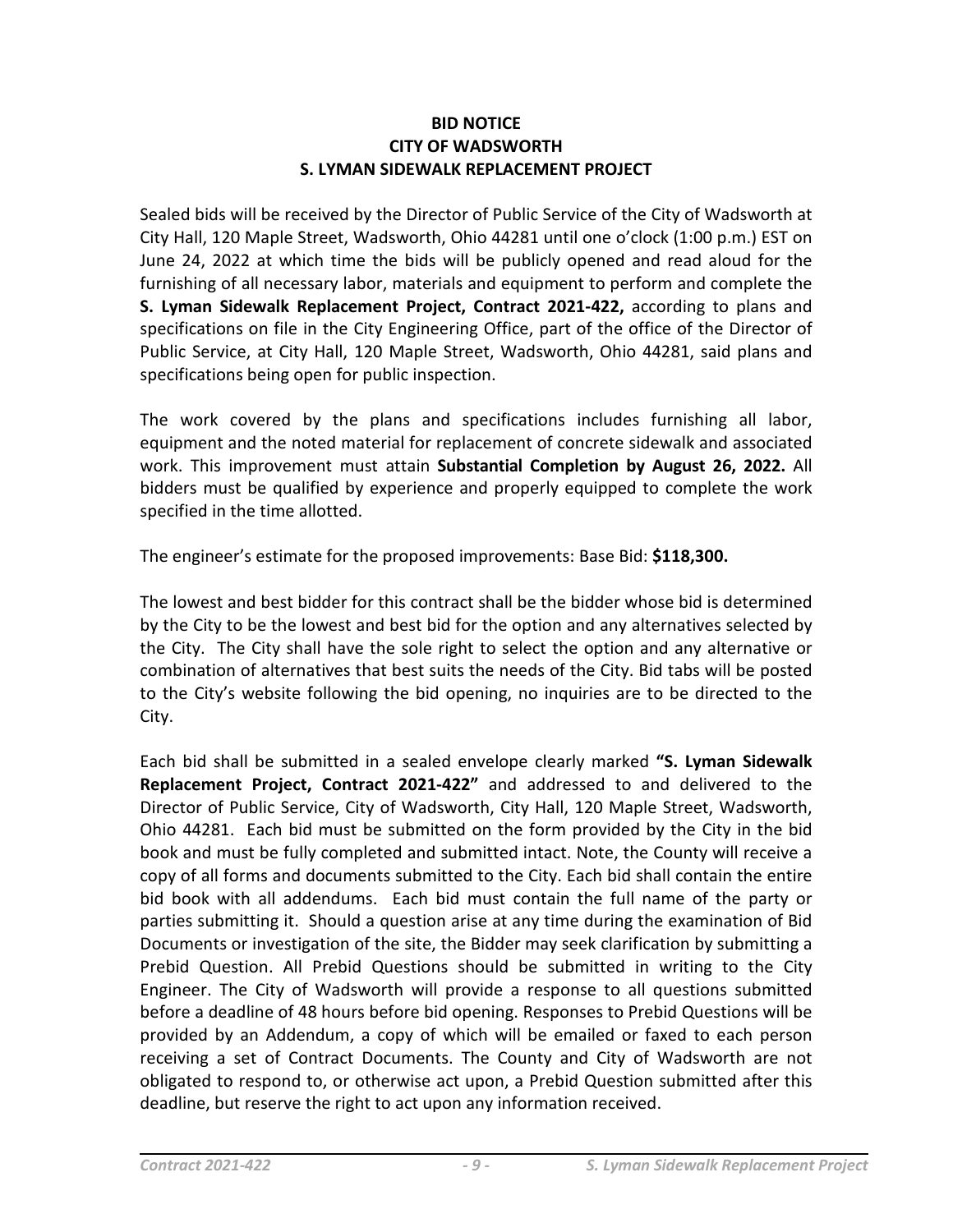No contract shall be awarded to any person, firm, or corporation that is in arrears or is in default to the Medina County Commissioners and City of Wadsworth upon any debt or contract, or that is in default as surety or otherwise upon any obligation to the Medina County Commissioners or City of Wadsworth, or that has an unresolved finding of recovery with the State Auditor, or has been debarred by Medina County or City of Wadsworth from consideration for contract awards.

Additional requirements and conditions are described in the bid book.

Contract Documents including bid book, plans and specifications may be obtained by contacting AA Blueprint – 2757 Gilchrist Road, Akron, Ohio 44305, (330) 794-8803, [www.aaplanroom.com.](http://www.aaplanroom.com/) Contractors must purchase the bid book at their own expense. The fee is non-refundable. Purchase of a bid book from AABlueprint is required to be considered for this project.

Each bidder shall be required to file with its bid, the following:

- 1. A bid guarantee in the form of either:
	- a. A bond in substantially the form set forth in section 153.571 of the Ohio Revised Code issued by a surety company or corporation licensed in the State of Ohio to provide said surety. Said bond shall be the full amount of the bid, or
	- b. A certified check, cashier's check or letter of credit pursuant to Chapter1305 of the Ohio Revised Code. The amount of the certified check, cashier's check or letter of credit shall equal 10% of the full amount of the bid and the Successful Bidder will be required to submit a bond in the form provided in section 153.57 of the Ohio Revised Code in conjunction with the execution of the contract. Said bond shall be issued by a surety company or corporation licensed in the State of Ohio to provide said surety.
- 2. A Non-Collusion Affidavit
- 3. A Statement of Bidder Resources and Experience
- 4. Personal Property Tax Verification Affidavit
- 5. Independent Contractor Indemnification Clause
- 6. Certification/Affidavit of Compliance with O.R.C. Section 3517.13
- 7. Worker's Compensation Certificate of Compliance
- 8. SAM System Registration Certification
- 9. Bid Statement and Summation with Options
- 10. A letter from the Ohio Department of Administration Services, Equal Employment Opportunity Division, documenting compliance.